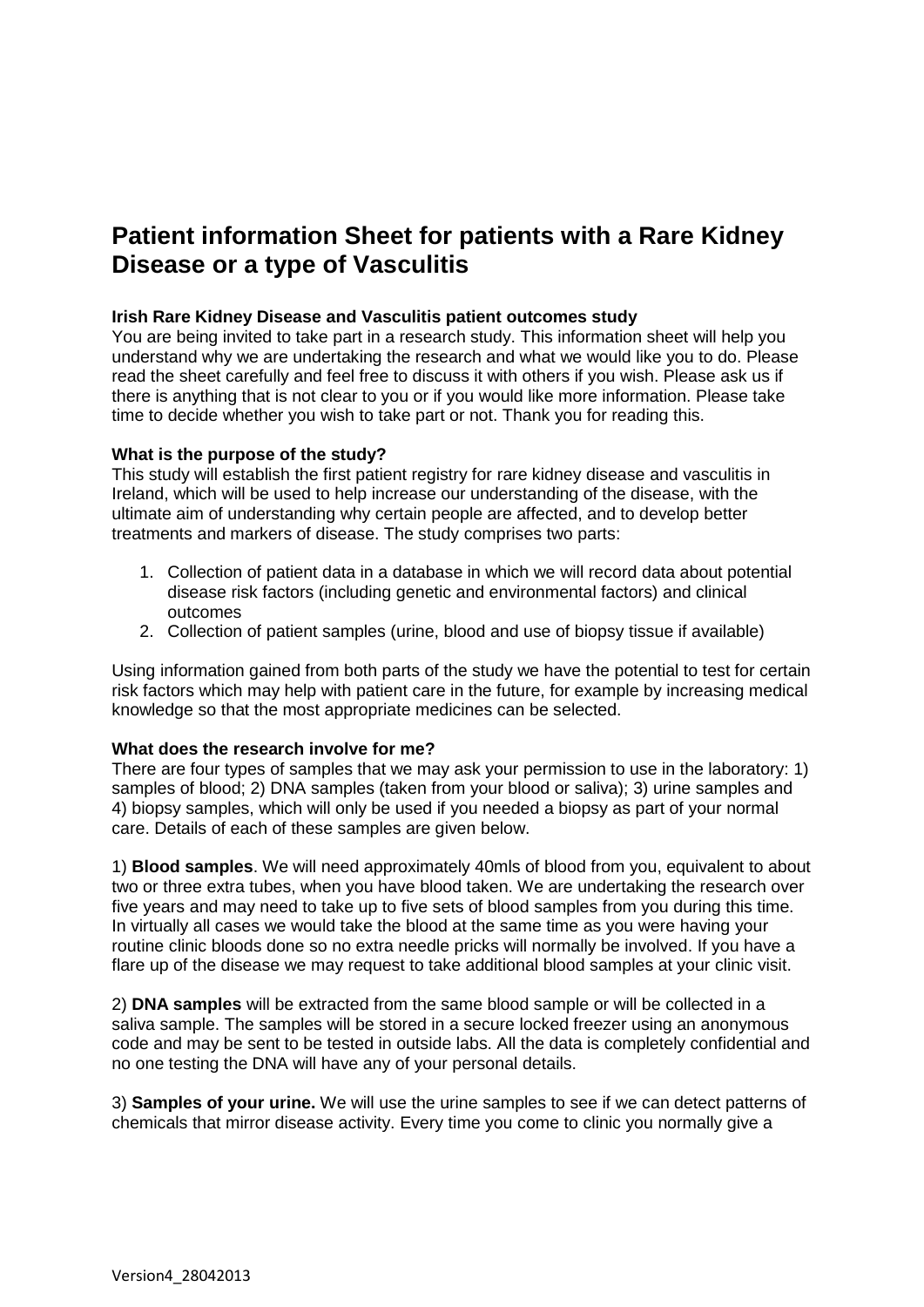urine sample. We will then store part of this sample in a freezer and analyse the chemicals in the urine at a later date, or they may be sent to be tested in outside labs.

4) **Biopsy samples.** If you are undergoing a biopsy for clinical reasons and you consent to your biopsy sample being used for research purposes, a sample large enough to allow some tissue for research as well as diagnosis will be taken.

At no stage will we be giving you any extra medications during this research. We simply need samples from you that we keep in the laboratory. Samples may be frozen for some months as we may need to repeat laboratory tests or they may be sent to be tested in outside labs. No one working with your samples will know who you are. All the samples we take will be coded and only the principal investigators will be able to relate your clinical condition to the results of the laboratory research. The samples you give are purely for research and the results of the research will have no direct benefit for you. However, we hope that the information we obtain from this study will give a better understanding of why and how vasculitis and other rare kidney diseases occur and how we may be able to better treat them.

## **Why have I been invited?**

You have been chosen because you or one of your family members has a certain type of rare kidney disease or vasculitis.

#### **Do I have to take part?**

**NO.** It is entirely up to you to decide whether or not to take part. If you do decide to take part, you will be given this information sheet to keep and we will ask you to sign a consent form. If you do decide to take part you are still free to withdraw at any time and without giving a reason. A decision not to take part or to withdraw at any time will in no way affect the standard of clinical care you receive. Also if you decide to withdraw your consent at a later date, any study samples (blood, urine, tissue or DNA) which are held for research purposes will be destroyed.

#### **Will taking part have any negative effects on my health?**

**No**. Taking slightly more blood will have no adverse effect and will be done, in most cases, at the time of your routine samples for your clinic appointments. There are risks associated with having a biopsy done but this will only be done if needed for your care, and the risks will be explained by the doctor doing the biopsy. Using the tissue left over from the clinical analysis involves no added risk whatsoever as no extra tissue will be taken from you for this research.

# **Do I have to alter my lifestyle to take part?**

**No.**

# **Will my taking part in this study be kept confidential?**

**Yes.** All information collected about you during the research will be kept strictly confidential. Given the rarity of the conditions under study, it will be necessary to combine information across many sites, both in Ireland and abroad. Any information about you which leaves the hospital in this manner, or is published, will be anonymised so that no one from outside the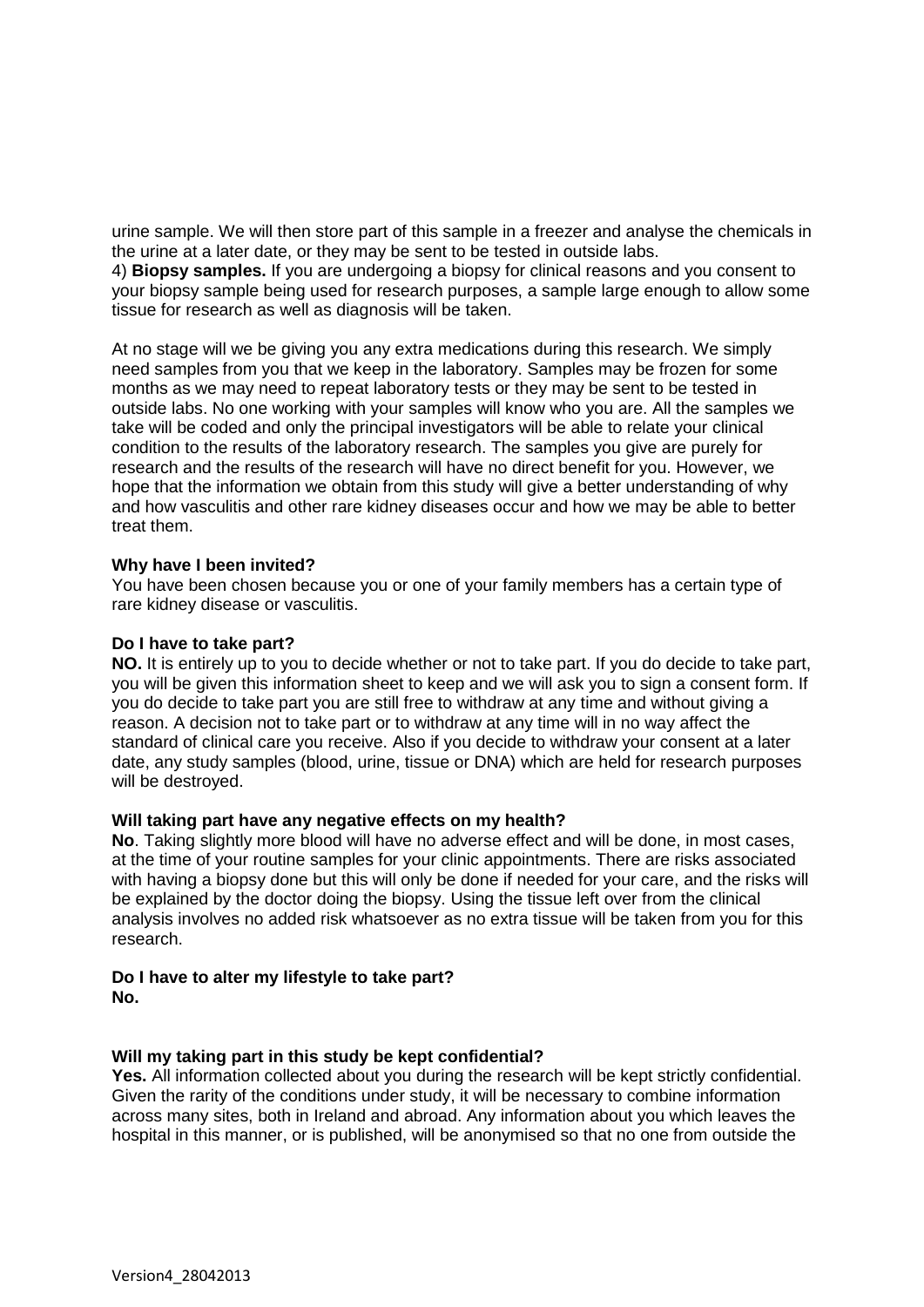hospital can identify you. Your name and address, hospital number or date of birth will not be published or passed on in any way.